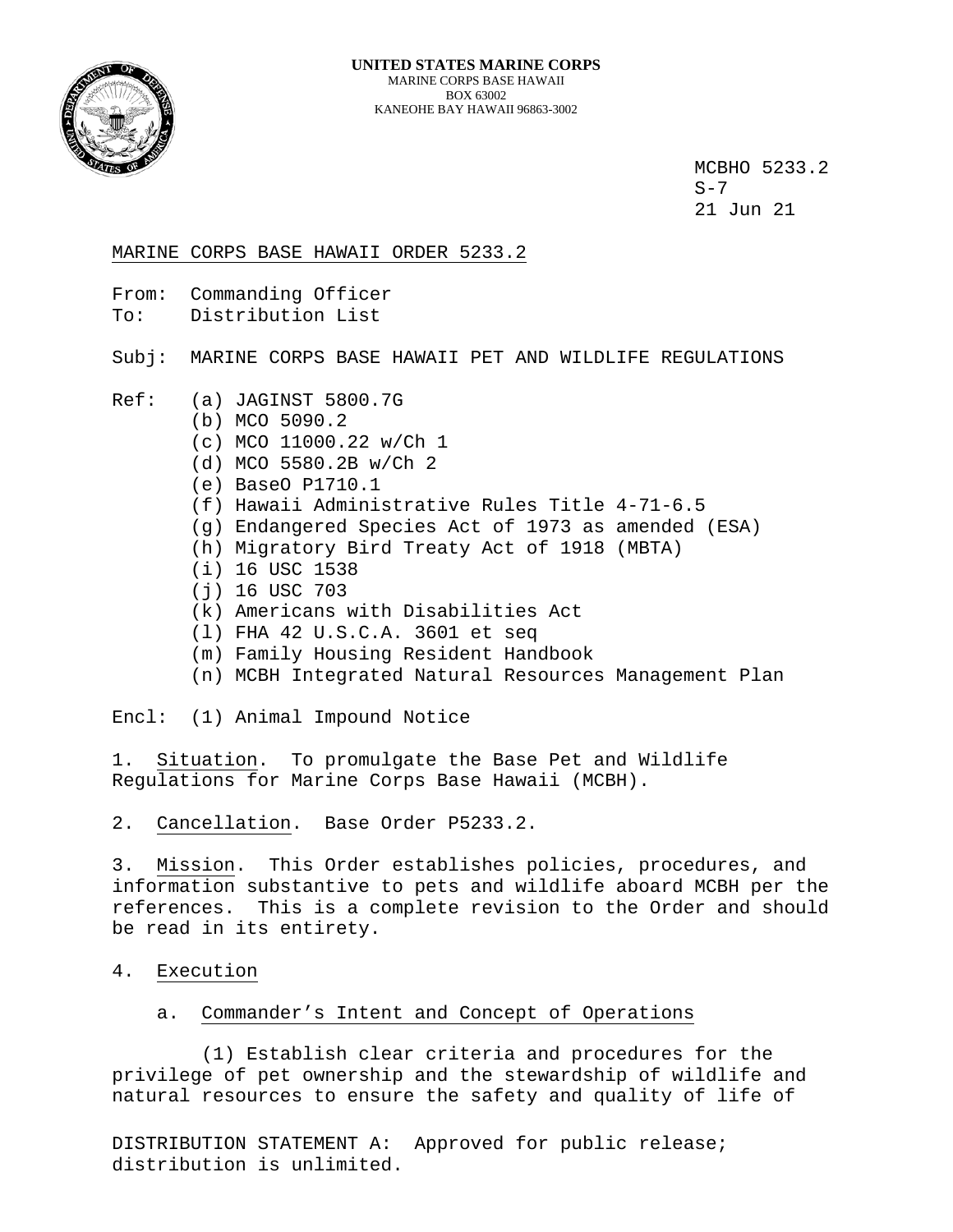all the personnel and families aboard the Installation. Persons desiring to keep animals of any type anywhere aboard MCBH will be in compliance pursuant to the references and this Order.

(a) The following definitions apply:

 1. At-large animal. Any animal roaming free without physical constraint, either intentional or unintentional.

 2. Emotional Support Animal. Emotional Support Animals are companion pets that are prescribed by a mental health professional to alleviate the symptoms of an individual's mental or emotional disability. They are not trained service animals and are considered pets under this Order.

 3. Caretaker. A person designated by the pet owner to temporarily care for a pet. Caretakers have the same responsibility for the health and safety of the pet and compliance to this Order as the pet owner.

 4. Feral. Any domesticated animal returned to and existing in a wild state.

 5. Owner. The person that is legally in possession of and responsible for the pet(s). Responsibilities include the care, safety, and behavior of the pet(s).

 6. Pet. Any authorized domestic animal kept as part of a household.

 7. Service Animal. A dog that has been individually trained to do work or perform tasks for an individual with a disability. The task(s) performed by the dog must be directly related to the person's disability.

 8. Stray. Any animal whose owner cannot be identified.

 9. Wild. An animal that has never been domesticated.

 (2) Restricted Areas. Do not house animals in the following areas: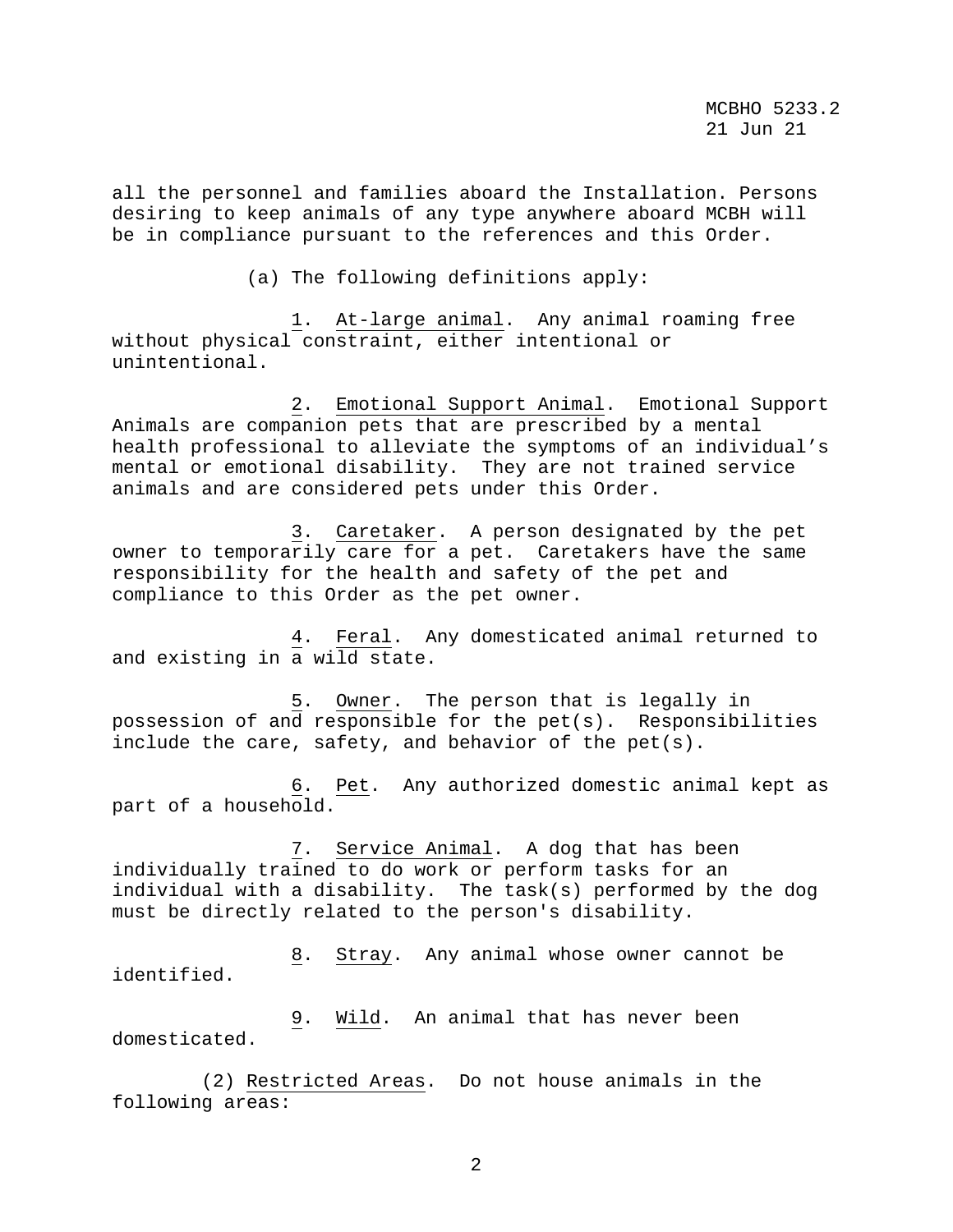MCBHO 5233.2<br>21 Jun 21 21 Jun 21

(a) Duty/Work areas.

(b) All bachelor quarters.

 (c) Any Marine Corps Community Services (MCCS) lodging facility excluding the Inns of the Corps and the Villas.

 (3) Animals (except federal and state government owned animals in the performance of duty, accredited service dogs, and emotional support animals with a reasonable accommodation) are prohibited in the following areas:

 (a) All MCCS facilities including the Marine Corps Exchange.

- (b) Commissary.
- (c) All buildings except residences.
- (d) Government owned vehicles.

 (e) Pets are permitted only on authorized beaches as designated in reference (e), except from 1000 to 1500 daily. Pets must remain on a leash at all times under your physical control, and be policed accordingly while on beaches.

 (f) Nu'upia Ponds and Ulupa'u Wildlife Management Areas, to include all causeways, walkways, and roads in these areas.

 (4) Authorized Animals. Federal and State laws prohibit ownership of many animal species. Ownership of other animals may be prohibited for health and safety reasons or lack of adequate facilities.

 (a) Dogs, cats, guinea pigs, (U.S. origin only), caged birds other than those listed as prohibited in this order, turtles, tortoises, and freshwater fish purchased commercially in Hawaii are authorized, unless they are being offered for sale illegally without being in compliance with the rules governing conditionally approved, restricted, and prohibited animals cited in reference (e). Base residents may not have more than two mammal pets per household. The release or abandonment of any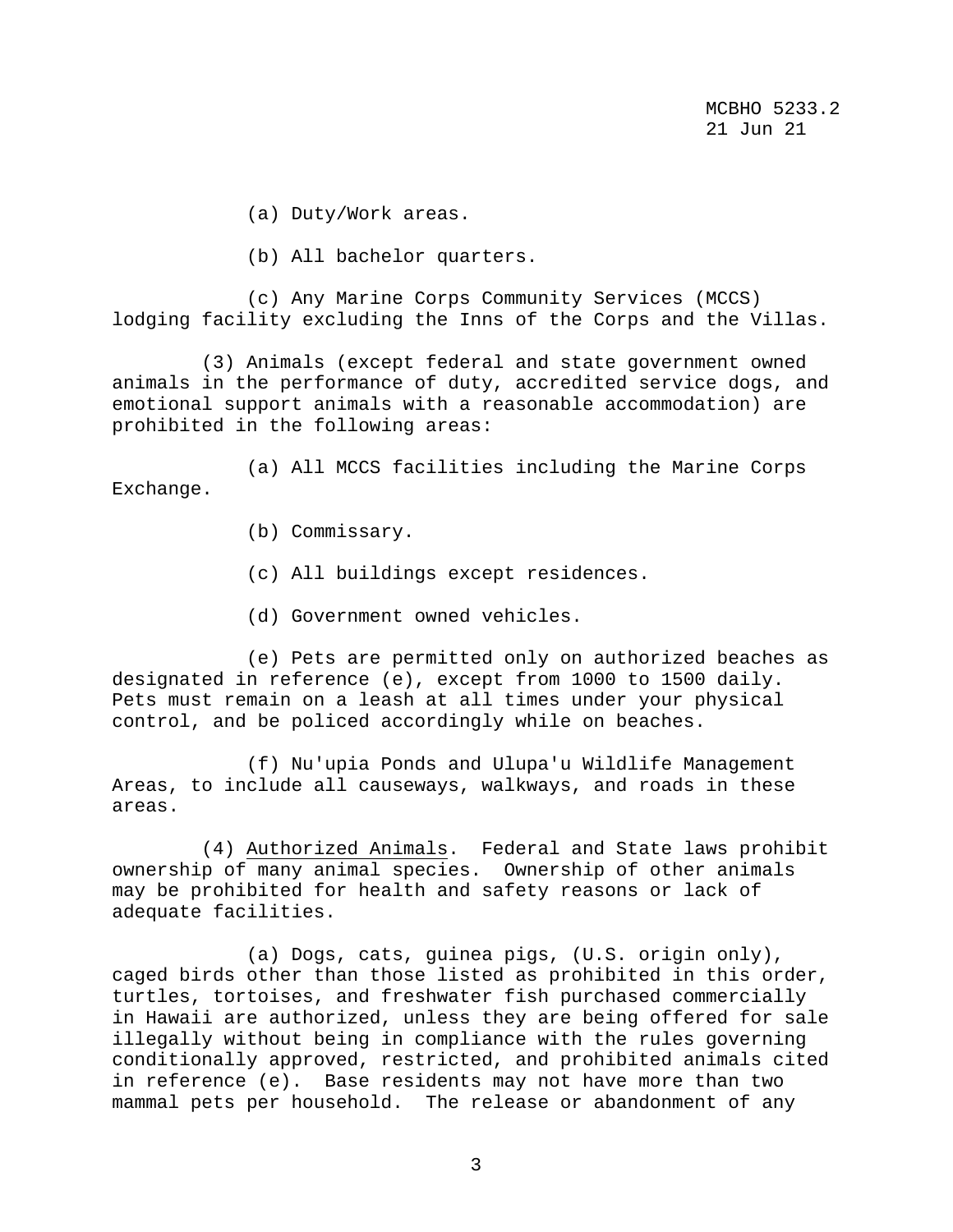domesticated animal, feral, or wild animal aboard MCBH facilities and properties is prohibited.

 (b) Pets other than those listed above must be approved by the Provost Marshal Office (PMO) Animal Control Section in consultation with the Environmental Compliance and Protection Department (ECPD) or a representative thereof.

 (c) Authorized patrons who do not reside on MCBH with pets that are otherwise prohibited on MCBH under this Order, may access MCBH for the sole purpose to obtain care at the Veterinary Treatment Facility, building 455. The authorized patron may travel only to and from the Veterinary Treatment Facility with no other stops aboard the installation authorized.

# (5) Prohibited Animals

 (a) Mammals. Full or mixed breeds of Pit Bulls, defined as an American Pit Bull Terrier, Staffordshire Terrier, Staffordshire Bull Terrier, Rottweilers, canid/wolf hybrids, or any other dog with physical characteristics similar to this breed, are prohibited. In the absence of formal breed identification (e.g., certification by a civilian organization such as the American Kennel Club) a determination of "majority breed" will be made by a Veterinary Corps Officer, a civilian veterinarian, or through a DNA test conducted at the owner's expense.

 (b) Domesticated rabbits, white mice, and rats, mongoose, minks, and ferrets.

 (c) Birds. Game birds, pigeons, doves, poultry (chickens, ducks, geese, turkeys, etc.), Aztec Dwarf Parrots (pigmy, parrotlet, bee), monk parakeets, certain types of myna, and/or species listed under the Migratory Bird Treaty Act, Endangered Species Act, and birds identified within the Hawaii Revised Statutes Title 12 and Title 13 are prohibited.

 (d) Reptiles. All reptile species are prohibited, which include but are not limited to, snakes, iguanas, chameleons, and lizards. All freshwater and terrestrial turtles prohibited.

 (e) Bees. Commercial or amateur bee keeping is prohibited.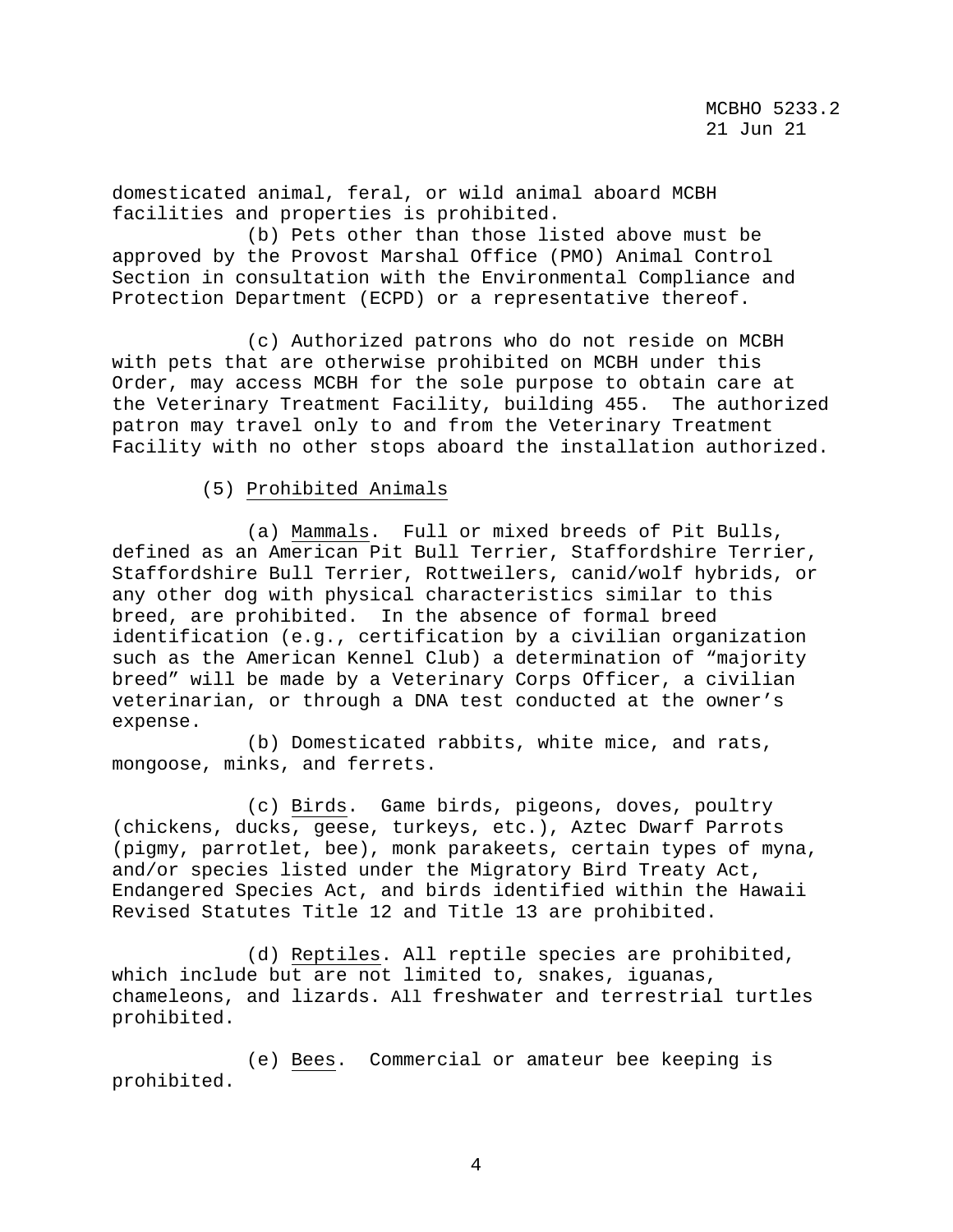(f) Amphibians. Non-native amphibians are prohibited, to include but not limited to, frogs, toads, and salamanders.

 (g) Requests for waiver for Accredited Service Animals and Companion Animals will be submitted in accordance with chapter 3, paragraph 4a and 4b, of reference (c).

 (6) Traps. It is illegal to tamper with, damage or destroy any traps or bait station or to release animals captured in traps used in the control of wild, stray or feral animals aboard MCBH. Trapping of at-large animals:

 (a) All trapping not performed by Animal Control, Facilities Pest Shop, or Environmental is required to be coordinated through ECPD.

 (b) All traps shall be checked within 24 hours of being set or immediately after severe inclement weather, e.g. flooding.

 (c) If unable to check them the next day, the trap shall be kept closed or removed.

 (d) All at–large cats shall be inspected for signs of domestication i.e., collars, microchips, ID tags.

 (e) Caged animals will not to be left in cargo bed of a parked truck for more than one hour or left exposed to full sun at any time.

 (7) Feeding. Feeding of any feral/stray/wild animal aboard MCBH is prohibited. Feral animal feeding areas, stations, habitats or refuges are prohibited aboard MCBH facilities and properties.

 (8) Capture-Release programs. All capture-tag-release, capture-neuter-release, and capture-release programs involving wildlife (feral, stray, wild) are prohibited.

(9) Responsibility and Liability of Pets

 (a) Service Members and/or their dependents residing in government-owned family housing and Public Private Venture privatized housing areas located or accessed via MCBH must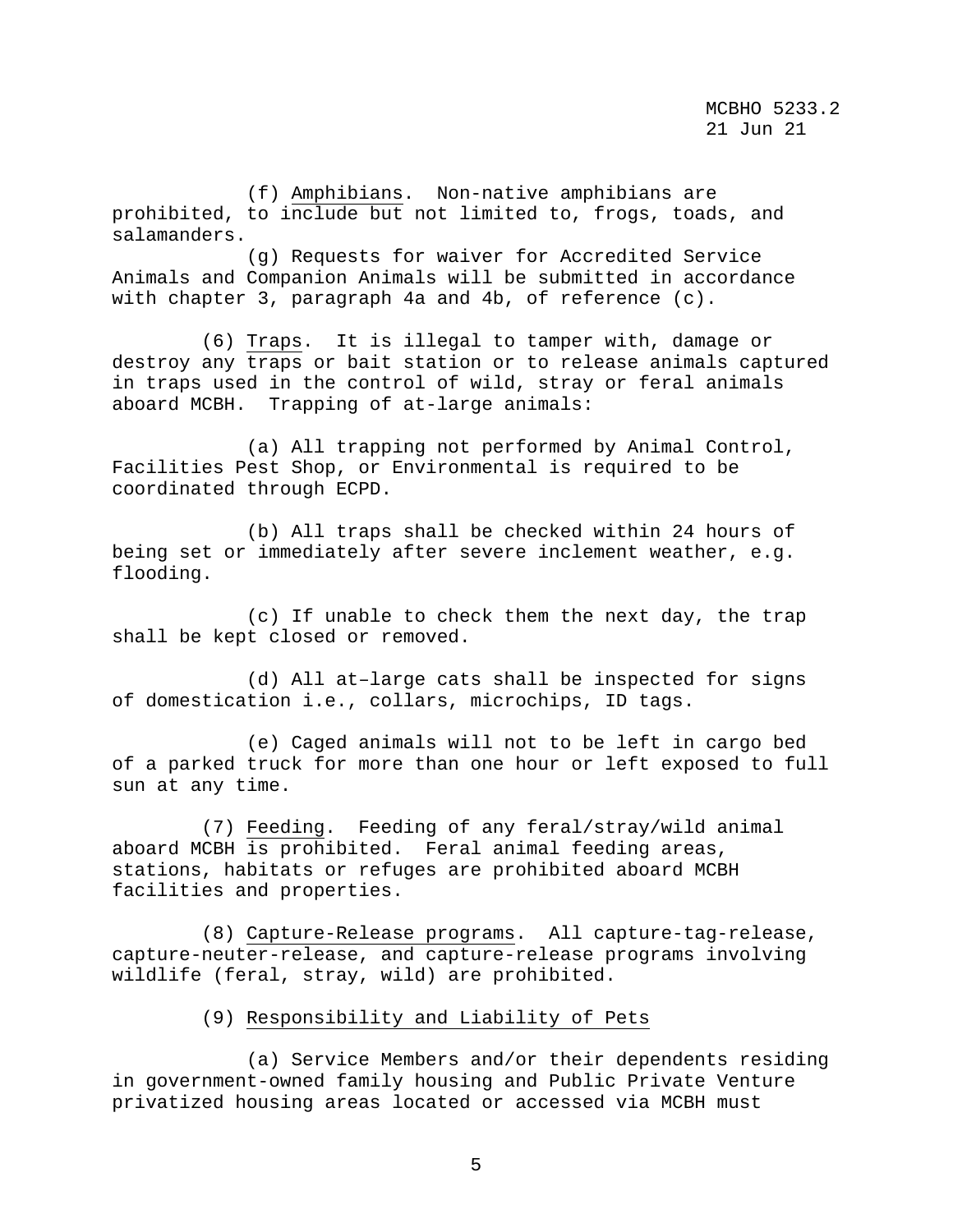control and care for their pets in a manner that is humane and compliant with Federal and State laws, and this Order to provide for the health, safety, and tranquility of the pet(s) and all residents of family housing areas. Pet owners may be evicted from housing when the owner fails to properly control or care for their pet.

 (b) Reports of violation are sent through normal command reporting channels to the responsible owner (i.e., the sponsor, if the pet is owned by a dependent) for appropriate correctional and remedial actions.

 (c) Pet owner residents are responsible for the supervision, behavior, and actions of their pets, as well as their guest's pets, at all times aboard MCBH. No animal will be allowed to roam free at any time. Owners will provide veterinary care in accordance with this Order and as necessary to a healthy pet to prevent illness and suffering. Owners of injured or ill pets will arrange for veterinary care. Owners will restrain pets ensuring they do not become a hazard or nuisance to neighbors, other pets, or wildlife. Owners will take all necessary precautions to ensure their pets are controlled on and off their premises. State law and this Order hold pet owners liable for any damage done by pets.

 (d) No person shall abuse, mistreat, neglect or abandon a pet. The PMO Domestic Animal Control Section will investigate allegations of abuse, mistreatment, neglect, or abandonment with the assistance of the Veterinary Treatment Facility (VTF) Officer in Charge (OIC), the Hawaiian Humane Society, or the Honolulu Police Department as necessary. Willful inhumane treatment such as mutilation or killing of domestic animals is a violation of State law, Federal Statutes, and this Order pursuant to the Uniform Code of Military Justice. An inhumanely treated pet may be impounded and disposed of as directed by the VTF OIC or the Hawaiian Humane Society. Pet owners may also be removed from MCBH housing for violation of this Order.

 (e) No person shall abuse, harass, mistreat, neglect or collect any indigenous, endangered or introduced wild animal. Willful inhumane treatment such as mutilation or killing of wild animals is a violation of State laws, Federal Statutes, and this Order pursuant to the Uniform Code of Military Justice.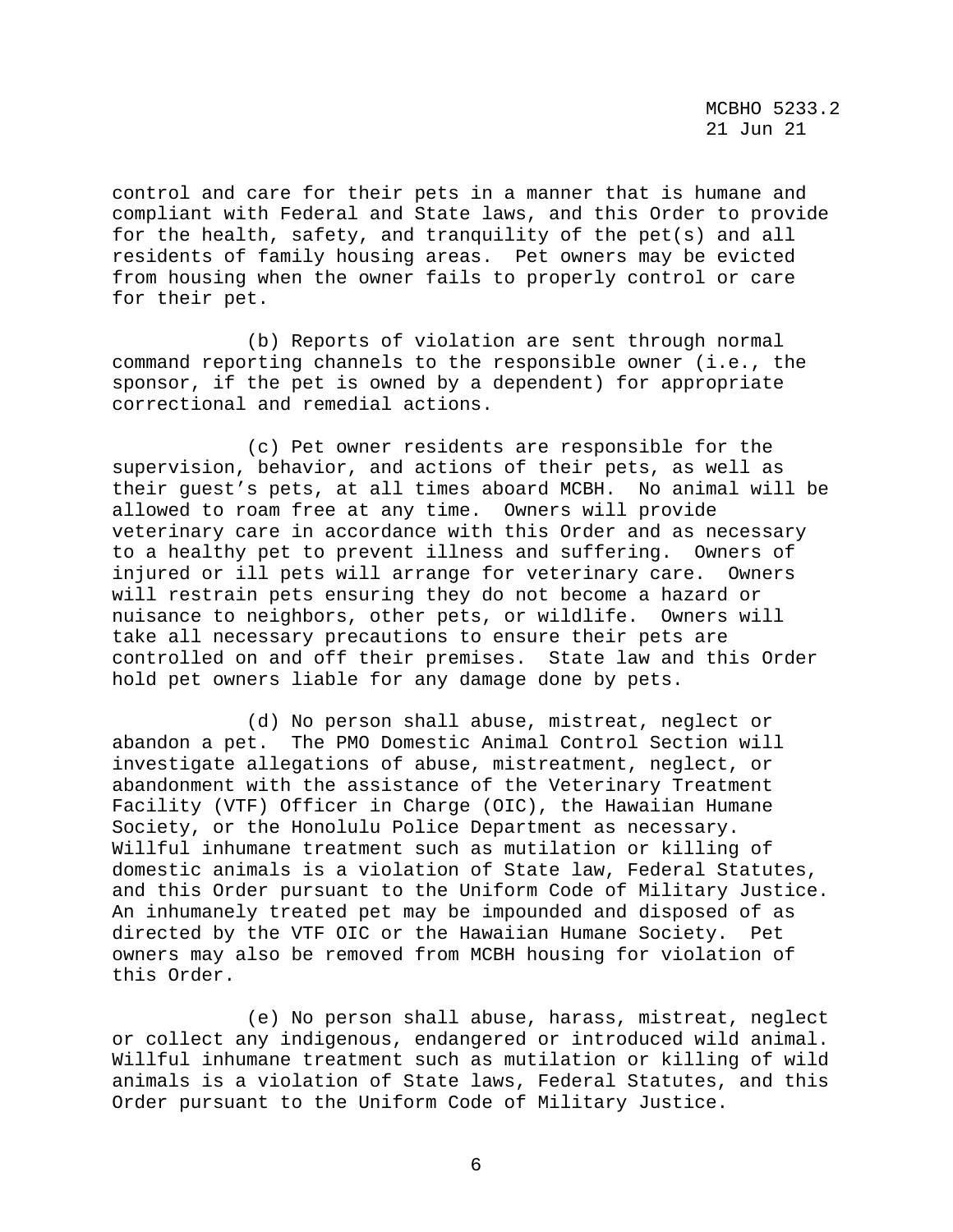(f) No person shall mutilate, poison, or kill without need any animal other than insects, vermin, or other pests; provided that the handling or extermination of any insect, vermin, or other pest is conducted in accordance with MCBH Integrated Pest Management Plan, standard and acceptable pest control practices, and all applicable laws and regulations.

 (g) Residents of family housing will be limited to no more than two dogs, two cats, or one cat and one dog. An Emotional Support Animal is considered a pet.

 (h) All dogs and cats, whether a pet, service animal, or emotional support animal, must wear a collar at all times with a valid and current rabies vaccination tag while<br>aboard MCBH. Additionally, upon assignment to family housin Additionally, upon assignment to family housing, owners will ensure an additional tag with the current address of the owner is attached within thirty days of occupancy in family housing.

 (i) Pets will be kept indoors or maintained in an enclosed or fenced area outside of quarters. Pet owners are responsible for the supervision and control of their pets at all times. Pets should not be able to run free. Occupants of MCBH housing desiring to erect pet enclosures are required to submit their requests to the Family Housing Division in accordance with reference (j).

 (j) Animals shall not be tied/restrained outside of fenced area of quarters for any length of time. The length of leash/restraining devices must be between 10 and 20 feet and prevent the animal from moving outside of the owner's yard. The leash/restraining device will not be tied to trees, shrubs, or other property such as living quarters themselves. In no case will an animal be tied to any fixed object or location where the potential for hanging exists. A stake may be driven into the ground for the purpose of securing pets, provided the owner has checked with the Family Housing/Facilities for the location of buried cables.

 (k) No person shall confine or cause to be confined, in a kennel or cage, any pet animal in a cruel or inhumane manner; tethers, fastens, ties, or restraints on a dog to a doghouse, tree, fence, or any other stationary object by means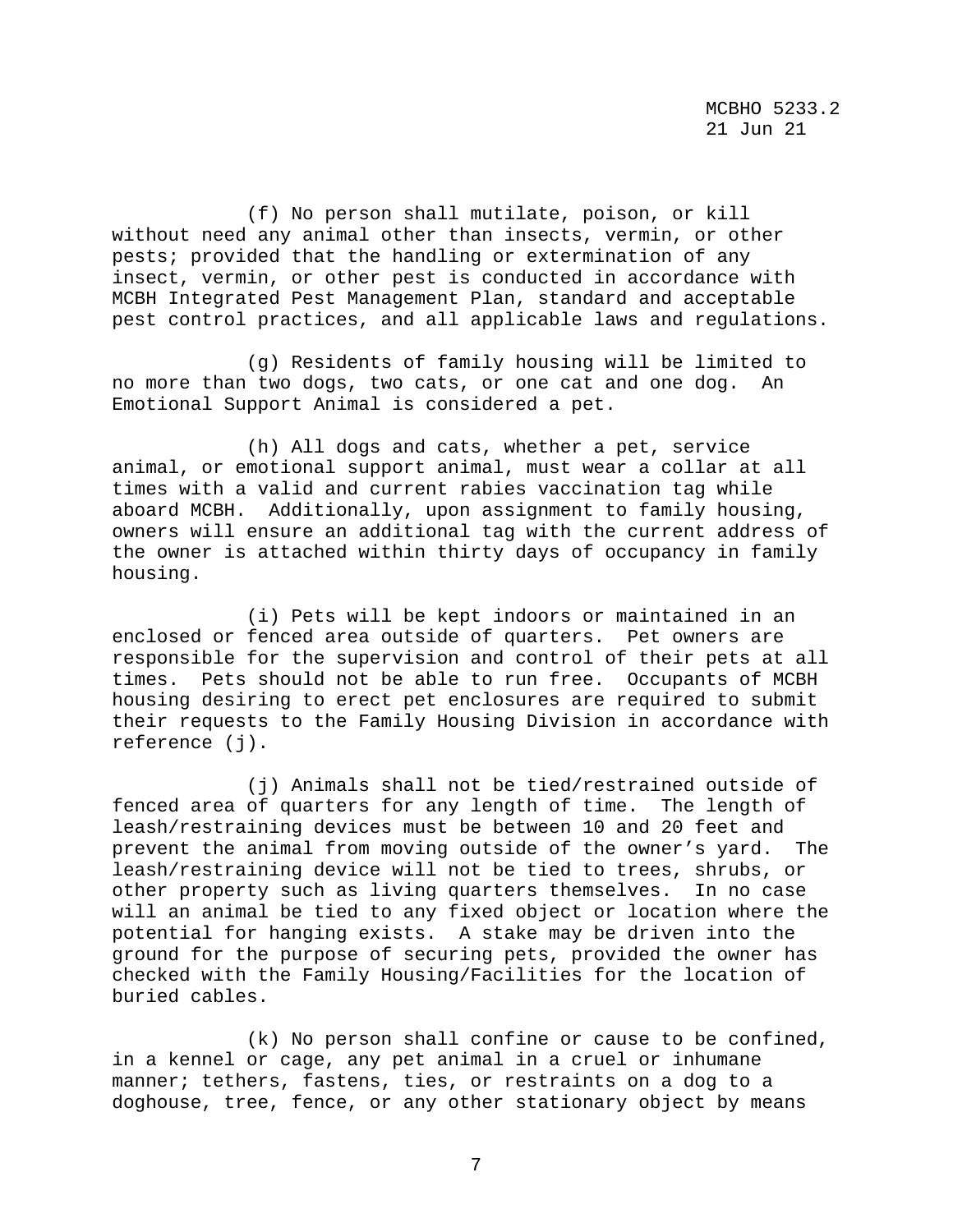of a choke collar, pinch collar, or prong collar is prohibited. A person is not prohibited from using such restraints when walking a dog with a hand-held leash or while a dog is engaged in a supervised activity; or assists another in the commission of any act specified in these acts.

 (l) Pets will be provided continuous shade (all day) and protection from the heat, cold, sun, rain, and wind. Owners

and caretakers will provide all pets adequate quantities of fresh food and water at all times.

 (m) Pets must be under control of their owners at all times. In public areas, including common areas in multifamily housing units, dogs must wear a leash and be under the owners physical control at all times. All dogs with past bite incidents must wear a muzzle in addition to the leash while in public areas. People walking dogs in public must have positive, physical control of their dogs. The person walking the dogs must be able to maintain positive, physical control over the dogs should they become excited or irritated (e.g., a 90 pound person cannot reasonably handle two 60 pound dogs).

 (n) Pets will not be left unattended in a motor vehicle for more than five minutes, regardless if all windows are rolled down or the pet is in the bed of a pick-up truck. Pets may be transported in the open bed of a pick-up truck provided the pet is cross tethered or in a carrier secured to the truck. Pets transported in the passenger section of a vehicle will be tethered or in a carrier secured to the vehicle. Pets will not sit on the driver's lap. No person shall carry or cause to be carried, in or upon any vehicle or other conveyance, any animal in a cruel or inhumane manner.

 (o) Breeding of any animal for commercial or personal use, such as a business, is expressly prohibited aboard MCBH. Litters must be reported to PMO. It is highly recommended that pets be spayed and neutered to reduce unwanted litters and abandonment.

 (p) Female dogs and cats in heat should be kept inside quarters or off MCBH. Do not tie female animals in heat outside or keep them in cages or pens outside quarters.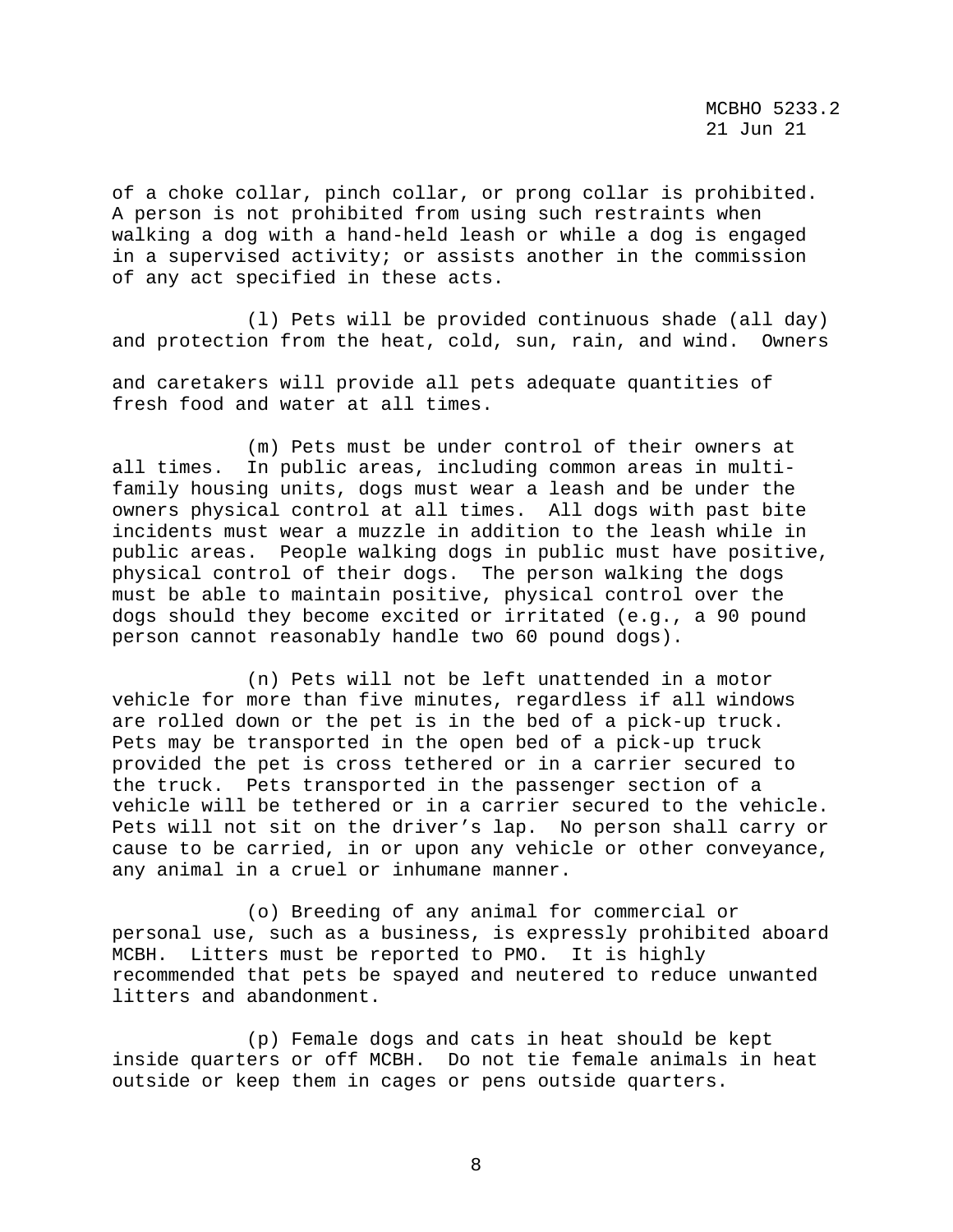MCBHO 5233.2<br>21 Jun 21 21 Jun 21

 (q) Owners must remove animal feces daily from their quarters or yard. Animal feces deposited by animals in another yard or on common areas or wild spaces must be removed by the owner of the animal immediately. Owners must carry a means to remove fecal matter from common areas when walking any pet and dispose of it in an authorized trash receptacle.

 (r) Sponsors are fully responsible for their visitor's animals while aboard the Base. Visitors may not bring prohibited canine breeds or other prohibited animals under this Order onto Base for any reason.

 (s) Owners who leave their quarters unoccupied in excess of 24 hours are not authorized to keep domestic animals at their quarters during their absence without prior arrangement for the pet's in-quarters care (i.e. "pet sitting").

# (10) Immunization and Laboratory Tests

 (a) Immunization for rabies is mandatory for dogs and cats over 12 weeks of age and other pets as determined by the Base Veterinarian and vaccination history. Rabies vaccinations are valid for one to three years. All owners must furnish proof of current rabies vaccination to the VTF and Military Police animal control officers at the time of registration. In the case of pets that are less than four months of age, this information will be furnished before the animal reaches the age of five months and the pet will be classified as pre-registered on MCBH.

 (b) All dogs and cats are required to be vaccinated yearly for Distemper, Hepatitis, Leptospirosis, Parainfluenza, and Parvovirus. Cats are required to be vaccinated for Rhinotracheitis, Calaici, Panleukopenia, and Leukemia. All owners must furnish proof of current vaccinations to the VTF and Military Police animal control officer at the time of registration. In the case of pets that are less than four months of age, this information will be furnished before the animal reaches the age of five months and the pet will be classified as pre-registered on MCBH.

 (c) All cats and dogs must be tested annually for internal parasites and heartworms.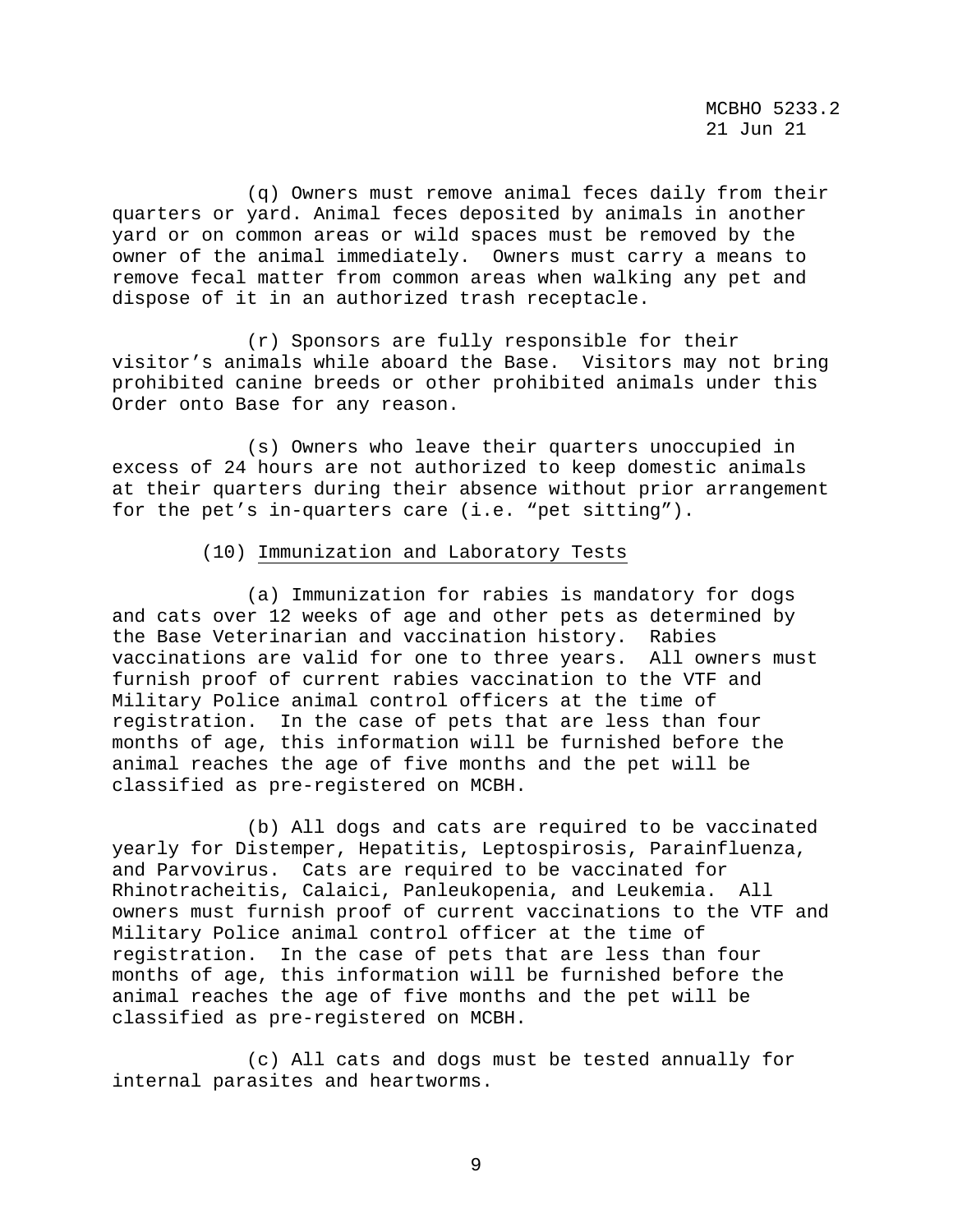## (11) Licensing and Registration

 (a) State Registration. There are no State of Hawaii or City and County of Honolulu pet license requirements other than microchip identification requirements.

 (b) Microchip Identification. All dogs and cats living on Base are required to have an American Veterinary Identification Device microchip. Microchips will meet International Standards Organization requirements to help facilitate overseas travel. The microchip shall be registered with the current contact information and current address of the owner. Pet owners are responsible to update changes in contact and address information with the microchip company.

 (c) Base Registration. Base registration of pets pertains only to pets that reside aboard MCBH. Registration shall occur within two business days of bringing pet(s) aboard MCBH. Permanent registration is required after a pet has received requisite shots, but before the pet is 16 weeks of age.

 1. Residents who own dogs or cats shall complete a MCBH Pet Registration Form, DD Form 67, and register them at the PMO Domestic Animal Control Section, Building 3099, upon checking in, purchase, or retrieval of pet from the state quarantine facility. Notify PMO upon a change of address. Additionally, residents are also required to register and sign a pet addendum with the Public Private Venture housing office.

 2. Puppies and kittens too young to be vaccinated (i.e., less than six weeks old) must still be reported to the PMO Domestic Animal Control Section and receive temporary registration. Permanent registration, to include completion of the required vaccination series and microchip, must be completed by 16 weeks of age.

 3. Residents must notify the PMO Domestic Animal Control Section when a dog or cat has died, has been given away, or otherwise is no longer residing in the registered owner's household.

 4. When a transfer of ownership occurs, both owners must come at the same time to the PMO Domestic Animal Control Section to make the transfer. If the transfer is not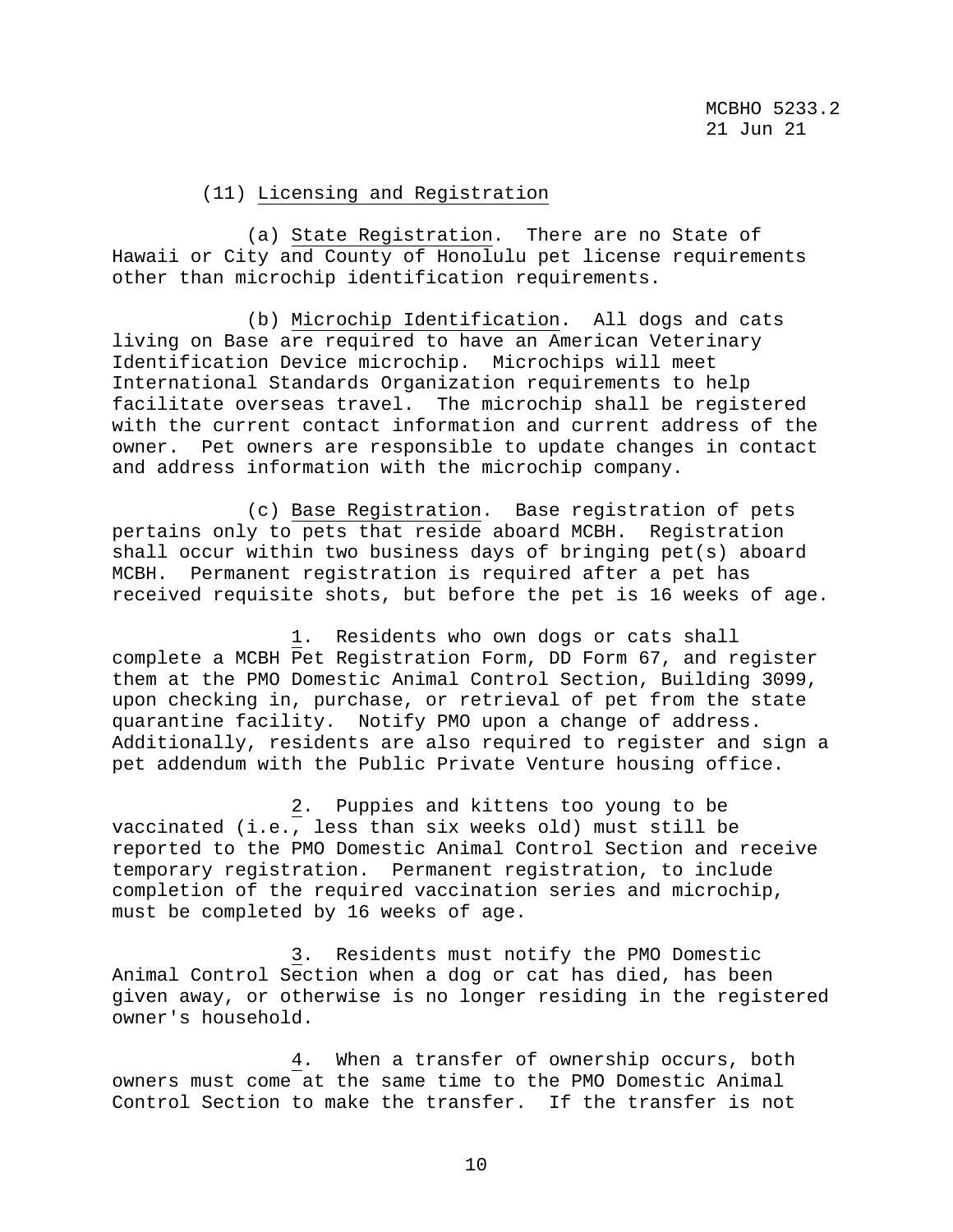completed, the original owner will be held liable if the pet is subsequently strayed or abandoned. The pet may not be returned to the new owner if registration is not kept current.

 5. Residents who depart MCBH for permanent change of station, end of active service, retirement, or other reasons, must deregister their pet(s) with the PMO Pass and Registration Section during the normal checkout process. Residents who no longer own the registered pet must provide documentation showing the pet(s) were properly disposed of (release to Humane Society or other animal adoption agency, certificate of euthanasia, certificate of cremation, transfer to new owner, etc). Otherwise, residents will provide flight itinerary for pet(s) leaving the Island. Failure to provide pet disposition may result in the delay of travel orders.

 6. Base residents who pet-sit for an off-base cat or dog in their on Base residence will register the animal with the PMO Domestic Animal Control Section if the animal will reside on Base for more than 72 hours. The pet sitter and the pet are subject to all provisions of this Order.

 7. An owner whose pet has been denied registration due to a restricted breed may challenge the finding of the Domestic Animal Control Technician by providing a DNA test at the owner's expense, verifying that the pet does not contain characteristics of a prohibited breed. The pet will remain off Base until the results of the DNA test.

 8. An owner of an Accredited Service Animal that has been denied registration due to a restricted breed must submit a formal exception to policy request via their chain of command and S-4 MCBH to Headquarters Marine Corps, Assistant Deputy Commandant, Installations and Logistics, Facilities for consideration.

 9. An owner of an emotional support animal that has been denied registration due to a restricted breed must submit a formal exception to policy request via their chain of command and S-4 MCBH to Headquarters Marine Corps, Assistant Deputy Commandant, Installations and Logistics, Facilities for consideration. At a minimum, emotional support animals to be waived under this policy must pass a nationally recognized temperament test, administered and interpreted by individual(s)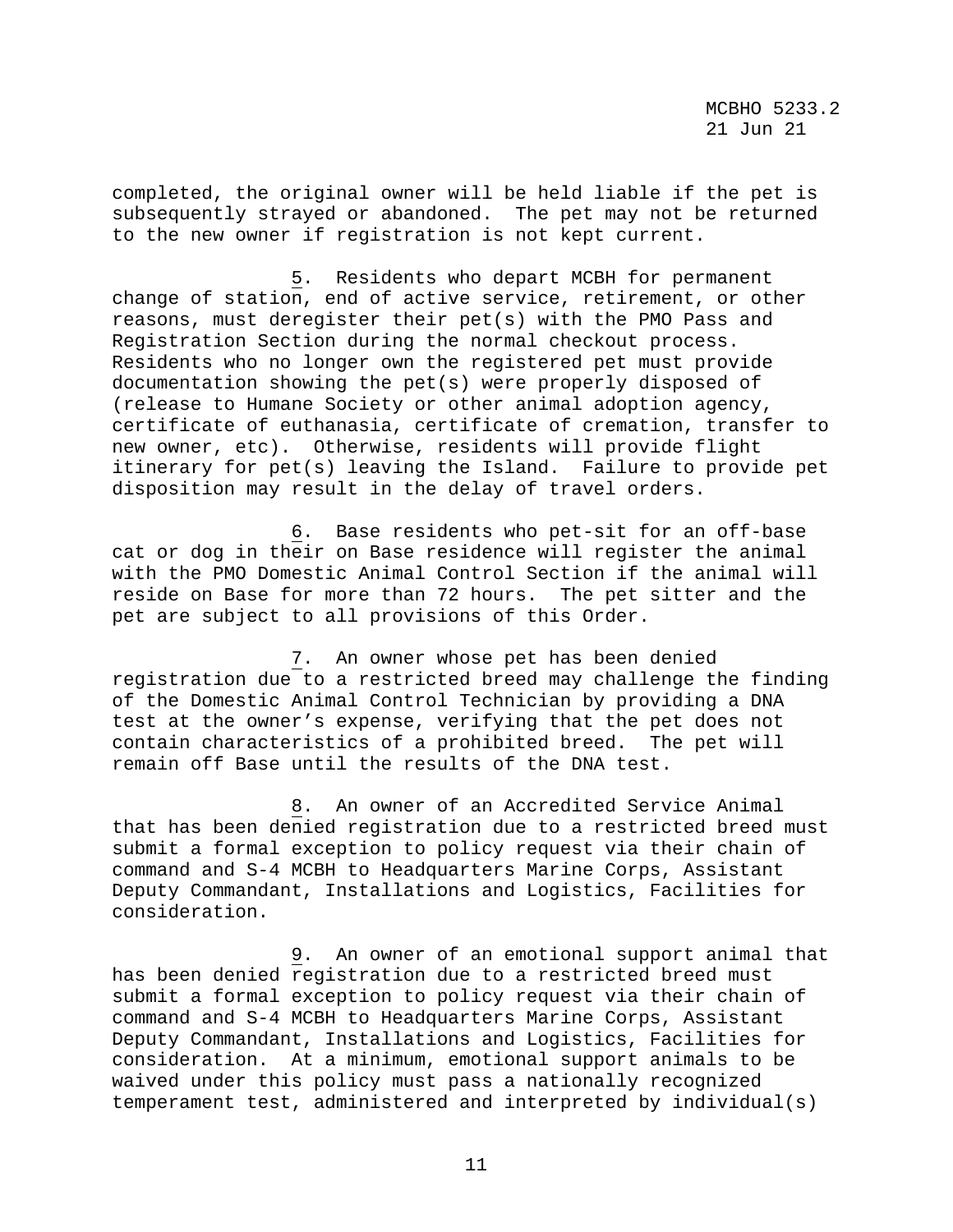who have been certified in the technique and evaluation of such test results, at the Service Member's expense. Such tests include Canine Good Citizen and the Delta Test (Delta Society). Questionable animals may be referred to a board certified veterinary behaviorist.

 (12) Nuisance Animals. Pet owners are responsible to ensure their pets do not create a nuisance and to immediately correct pets that are a nuisance. Nuisances include but are not limited to:

 (a) Pets which in any way harass, threaten, or endanger indigenous, protected, or endangered wildlife.

(b) Pets that display vicious temperament.

 (c) A dog barking constantly for 10 minutes, or unprovoked for 30 minutes on and off, to the disturbance of others.

 (d) Any other pet that continuously makes noise. Noise is unreasonable within the meaning of this Order if considering the nature and the circumstances surrounding the animal nuisance, including the nature of the location and the time of the day or night, it interferes with reasonable individual or group activities such as, but not limited to, communication, work, rest, recreation or sleep; or the failure to heed the admonition of a police officer or a Domestic Animal Control Technician, that the noise is unreasonable and should be stopped or reduced.

(e) Scattering trash or garbage.

(f) Owner not picking up pet waste.

(g) Damaging landscaping or structures.

 (h) Owner failing to take reasonable precautions for female animals in heat.

 (i) Sick or contagious pets which are likely to affect humans, other pets, or endangered/protected species.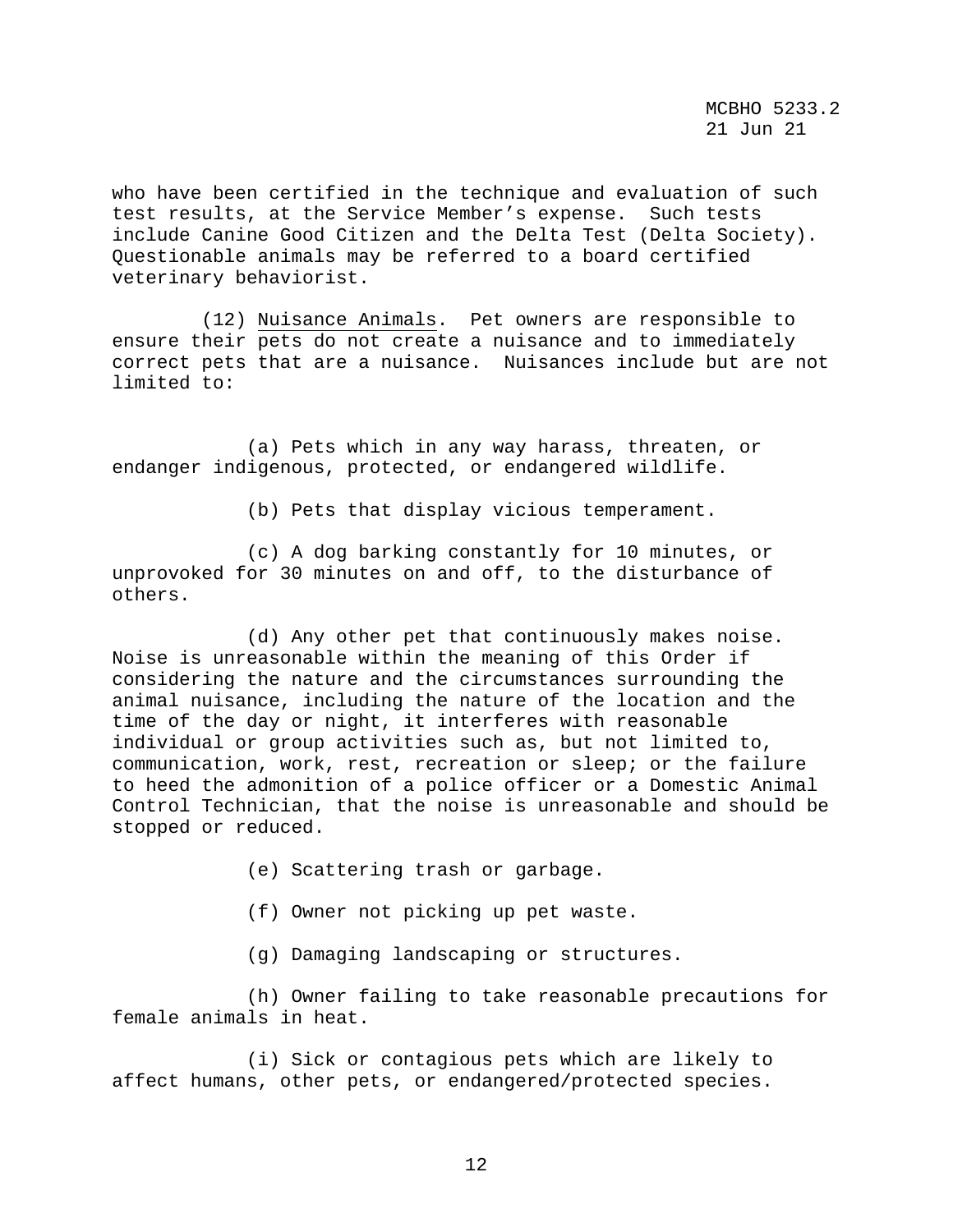MCBHO 5233.2<br>21 Jun 21 21 Jun 21

(j) Stray animals.

 (k) Failure to leash or control pets in common areas.

### (13) Marine Life

 (a) Hawaiian monk seals and sea turtles. Persons recreating or training on any MCBH beaches or in nearshore waters, to include pets shall not take, which includes to harass, harm, pursue, hunt, shoot, wound, kill, trap, capture, or collect; or to attempt any of these, import or export endangered Hawaiian monk seas, or any species of sea turtles, to include but not limited to Hawaiian green turtles, hawksbill turtles, and Olive Ridley turtles in the water, basking, or nesting on beaches.

 (b) Stand-off distance. All persons and pets shall keep no less than 50 feet away from any monk seal or sea turtle resting or nesting on MCBH beaches.

 (c) Lighting. All coastal lighting shall conform to International Dark Sky standards and adhere to lighting standards set forth in the MCBH lighting initiative, which addresses backlight, uplight, and glare. Lighting along or near MCBH shorelines shall not cause the disorientation or misorientation of sea turtles or their hatchlings, to the greatest extent feasible and does not negatively affect security and personnel safety.

 (14) Wildlife. It is unlawful to catch, take, harass, injure, kill, destroy, possess, transport, export , process, sell, or offer for sale, any indigenous, endangered or introduced wild bird, the young or the egg of such bird, or to willfully damage or destroy a nest of any such bird or any indigenous animal. Specific permits must be obtained before touching protected species or attempting to control migratory introduced or resident species that pose a nuisance/threat to health, maintenance and daily operations (such as mynas, sparrows, or other species in work spaces, hangar areas, and air facility operational areas). All wildlife related issues will be reported to the ECPD Natural Resources staff for mitigation and or response.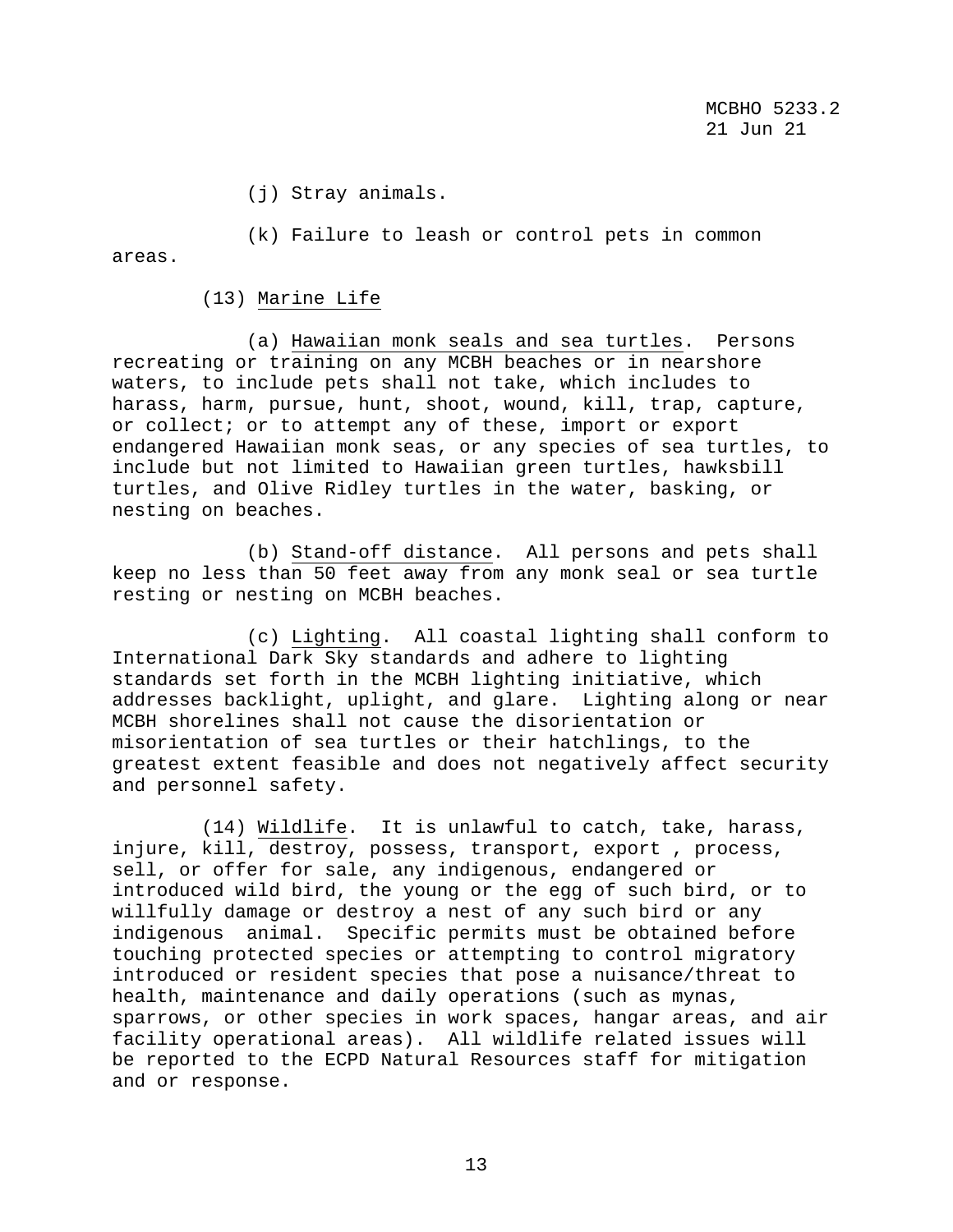# b. Tasks

 (1) Tenant and Subordinate Units. Commanders of organizations aboard MCBH including all tenant activities will:

 (a) Animal Bites and Attacks. Report all cases of animal bites and attacks to PMO regardless if a human or animal was bitten or attacked.

 1. Incidents involving animal bites and animal attacks, where there was injury to a human or another animal, will be investigated by PMO Domestic Animal Control Section. A Domestic Animal Control Technician will conduct a temperament test of the animal determined to be the aggressor. In cases of dog-on-dog incidents where the aggressor cannot be determined, both animals may be subject to a temperament test based on the discretion of the Domestic Animal Control Technician.

 2. The Domestic Animal Control Technician may immediately impound an animal that has bitten or attacked a human or other animal when the Technician, based upon the totality of circumstances and results of the temperament test, reasonably believes that the animal is a continued danger to humans or other animals. A Pet Letter of Warning requiring the owner to remove the animal from Base within 24 hours may also be issued to the owner by the Domestic Animal Control Technician the in lieu of immediate impoundment.

 3. In all cases of animal bites and attacks, the Domestic Animal Control Technician will prepare a Military Police Incident Complaint Report (MPICR), with the temperament test enclosed. The MPICR will be forwarded to the Director, S-7 for disposition.

 4. The Director, S-7 will review the report and consider all relevant facts (previous incidents, whether bite/attack was provoked or unprovoked, if the animal was lose or on owner's premises, temperament test results, etc.) to adjudicate the disposition of the animal(s). Disposition can include a Pet Letter of Warning, permanent removal of the animal from Base, revocation of sponsor's pet privileges, and/or referral to the Base Magistrate for consideration of sponsor's eviction from Base housing.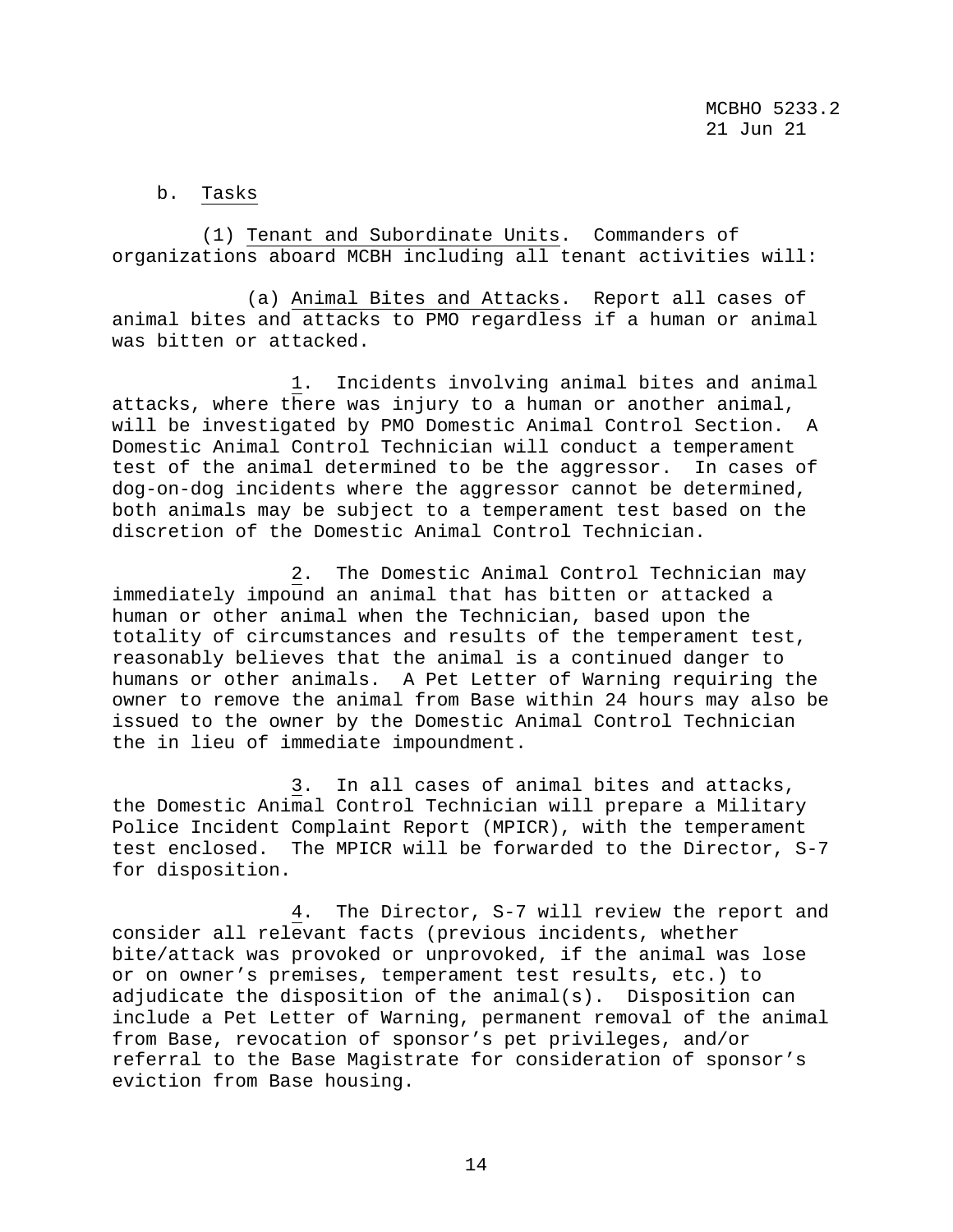5. Unregistered animals that bite or attack humans or other animals will normally be removed from MCBH within 24 hours.

 (2) Pet Letter of Warning. Pet owners may receive a Pet Letter of Warning, DD Form 67, from the Commanding Officer via PMO for violations of this order. In serious cases where immediate removal or impoundment of an animal is required for health or safety reasons, an Animal Impound Notice, the enclosure, will be posted on a conspicuous area on the residence when the resident(s) are not present. Owners who receive three Pet Letters of Warning may have their pet privileges revoked and may result in removal of the animal from MCBH.

# (3) Removal of Animals from MCBH

 (a) Deceased Animals. Personally owned deceased pets will be disposed of immediately by the owner. Deceased pets will not be buried on MCBH property. Immediately report the discovery of injured or deceased endangered or protected animals to the Base ECPD at 257-7000 or PMO Desk Sergeant at (808) 257-7114 or (808) 257-2123. Federal and State laws prohibit the possession of deceased and endangered or protected species.

 (b) Stray Animals. Animal Control Technicians will impound at-large animals found in any location on MCBH.

 (c) Healthy Animals. Animal Control Technicians will transport healthy strays to the Domestic Animal Control Facility. Animals will be scanned for microchips in an attempt to locate the owner. After 24 hours, unclaimed animals will be transported to the Hawaiian Humane Society or other city/county approved animal shelter. Persons attempting to locate lost pets should contact the PMO Domestic Animal Control Section for information on disposition of impounded animals. There is no cost to retrieve impounded animals from military police; however, there may be costs to retrieve animals from the Hawaiian Humane Society or other civilian animal shelter. Owners are responsible for these costs.

 (d) Injured/Ill At-Large Animals or Birds. Animal Control Technicians will transport injured or ill at-large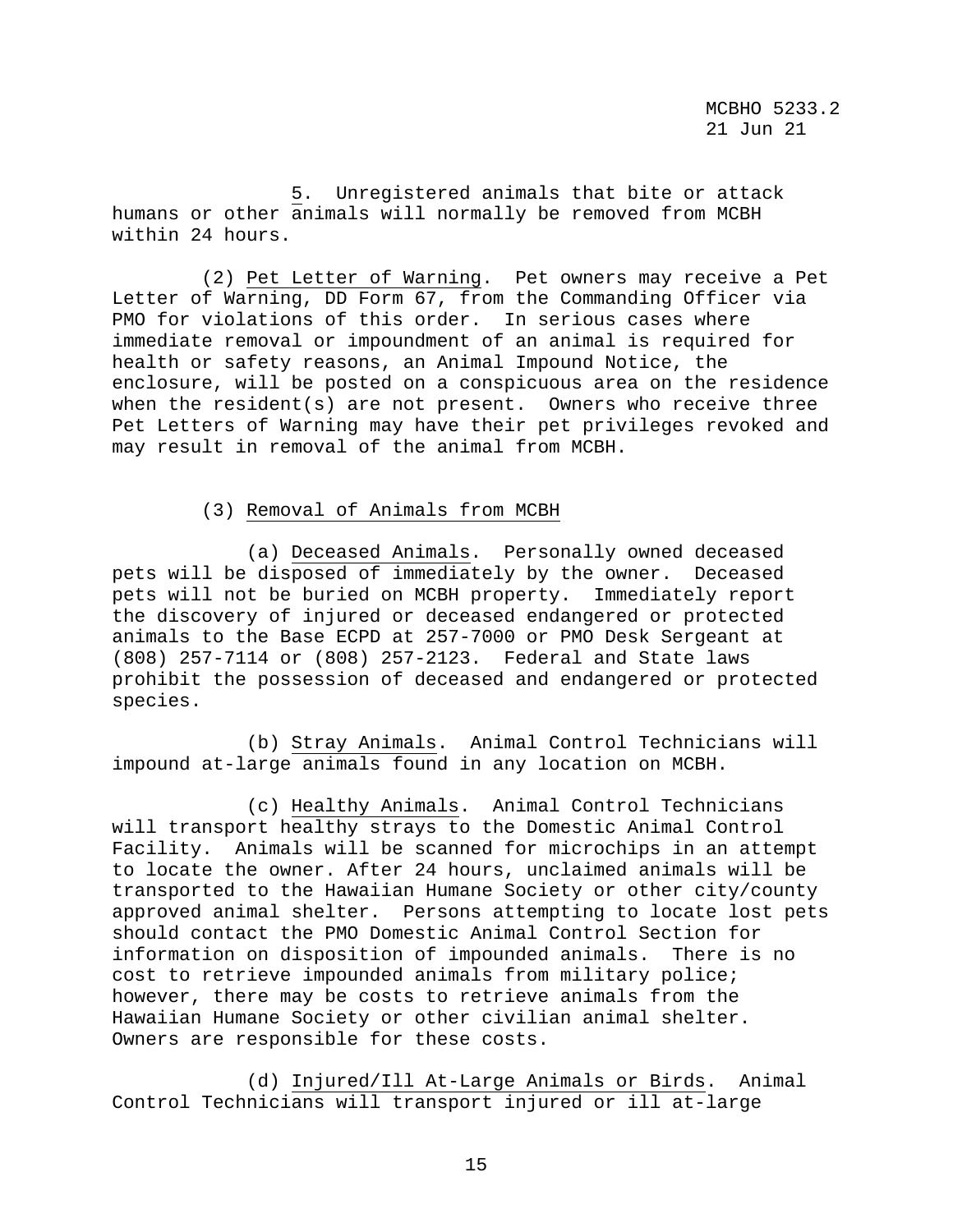animals or birds to the Hawaiian Humane Society or civilian VTF immediately. The Hawaiian Humane Society or civilian VTF may euthanize at-large animals or birds to end suffering when owners cannot readily be located.

 (e) Pet Removal Notice. When ordered upon receipt of a Pet Letter of Warning, the owner will remove the pet(s) from MCBH within 24 hours. Thereafter, that family may be prohibited from having any new pet(s) aboard MCBH. Failure to remove the animal from MCBH after being directed may subject the military member and/or family member owner to administrative or disciplinary action, including eviction from MCBH quarters.

 (f) Removal by Military Police. If an animal is not removed within 24 hours after being so ordered through a Pet Letter of Warning, Military Police will impound the animal and transport it to the Hawaiian Humane Society.

 (g) Owner's Responsibility. Owners are responsible to ship transfer ownership, or otherwise lawfully dispose of pets when no longer wanted or the owner is departing MCBH.

(4) Pet Removal Appeal Process

 (a) Owners who wish to appeal the removal of their pet from MCBH may appeal in writing to the Director, S-7, via the Provost Marshal. The owner will remove the animal from MCBH until the appeal is resolved. Appeal packages may be hand delivered to the Support Services Division, Provost Marshal Office, building 1095, or mailed to:

> Provost Marshal's Office ATTN: Support Services Division P.O. Box 63062 Marine Corps Base Hawaii Kaneohe Bay, HI 96863-3062

 (b) The applicant must submit in writing, reasonable compelling justification, with supporting documents if applicable, for their pet to be reinstated. The appeal package will contain an endorsement from the owner's command and the Director, Military Family Housing.

(c) The Provost Marshal's Office will endorse the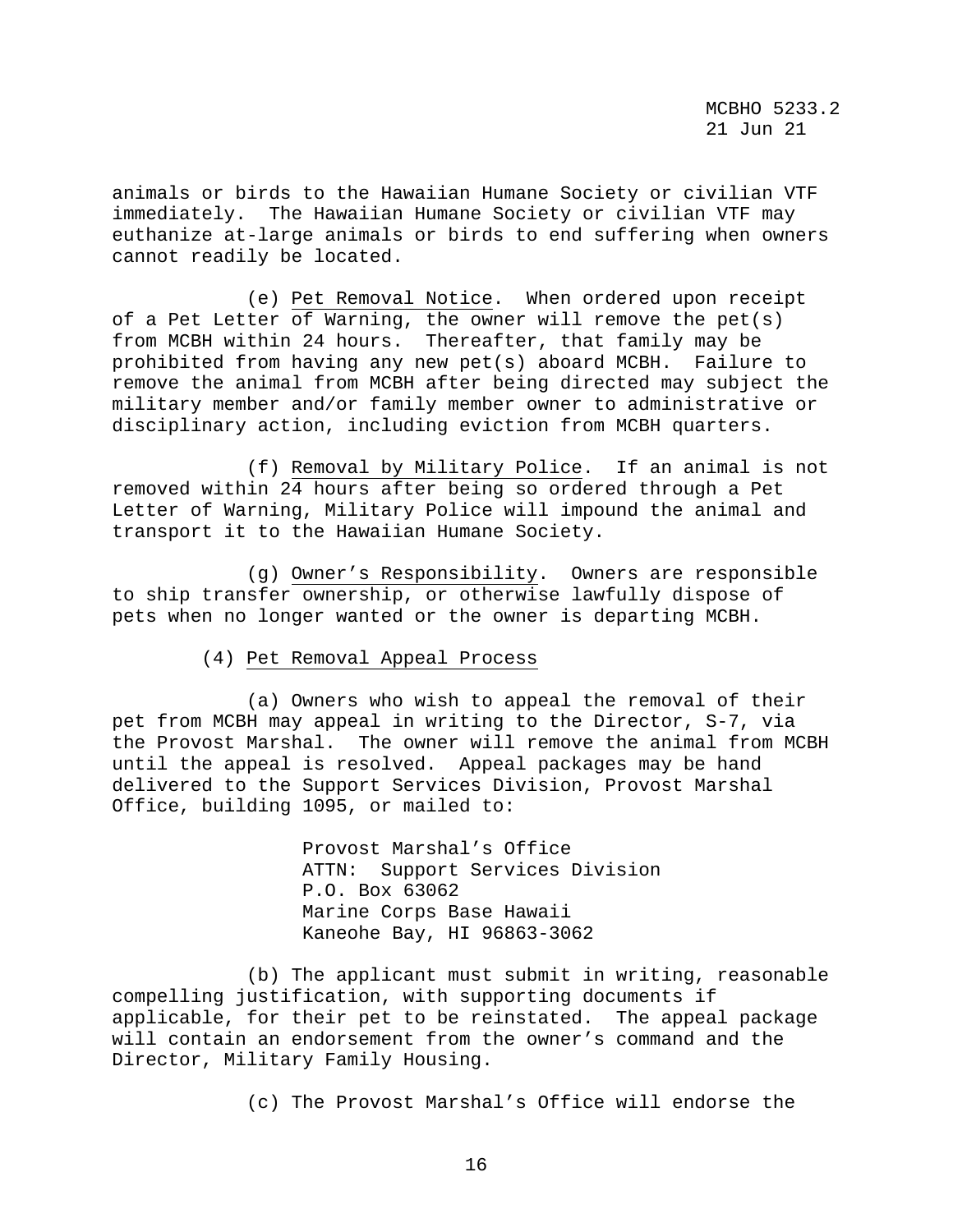appeal package and forward to the Director, S-7. The Director, S-7 will conduct an objective evaluation of the validity of the appeal and consider mitigating factors submitted by the owner. The applicant will receive a written response via certified mail upon the completion of the appeal process.

## (5) Military Police and ECPD Staff Responsibilities

 (a) The Animal Control Technicians (ACT) and ECPD's Natural Resources staff have varying degrees of authority to take measures to prevent loss, damage or theft, assure compliance of protected species and natural resources, and to protect pets and other animals from abuse/inhumane treatment. The rescue and disposition of all threatened and endangered marine life and wildlife and federally protected seabirds and shorebirds shall be coordinated with ECPD natural resources staff.

 (b) The ACTs are primarily responsible for handling and/or responding to domestic animal, and introduced bird species issues within developed or industrial areas abroad MCBH. Their duties include:

 1. Take possession of all documented cats and kittens captured on MCBH properties. All documented cats and kittens will be held at the ACT facility until surrendered to the pet owner, Hawaii Humane Society, or approved facility.

 2. Trapping and removal of chickens, common non-native birds, and at-large animals, except wild pigs, at Kaneohe Bay, Camp Smith, Manana Housing, and MCBH training facilities and areas (excluding wildlife management areas (WMA).

 3. ACTs will immediately report to ECPD natural resource staff all calls to respond to protected wildlife or marine life.

 (c) ECPD is responsible for trapping all at-large wildlife within the WMAs, wetlands, training areas, and riparian areas.

 1. ECPD is responsible for euthanizing all undocumented, at-large cats captured within the areas noted in section 16 (c).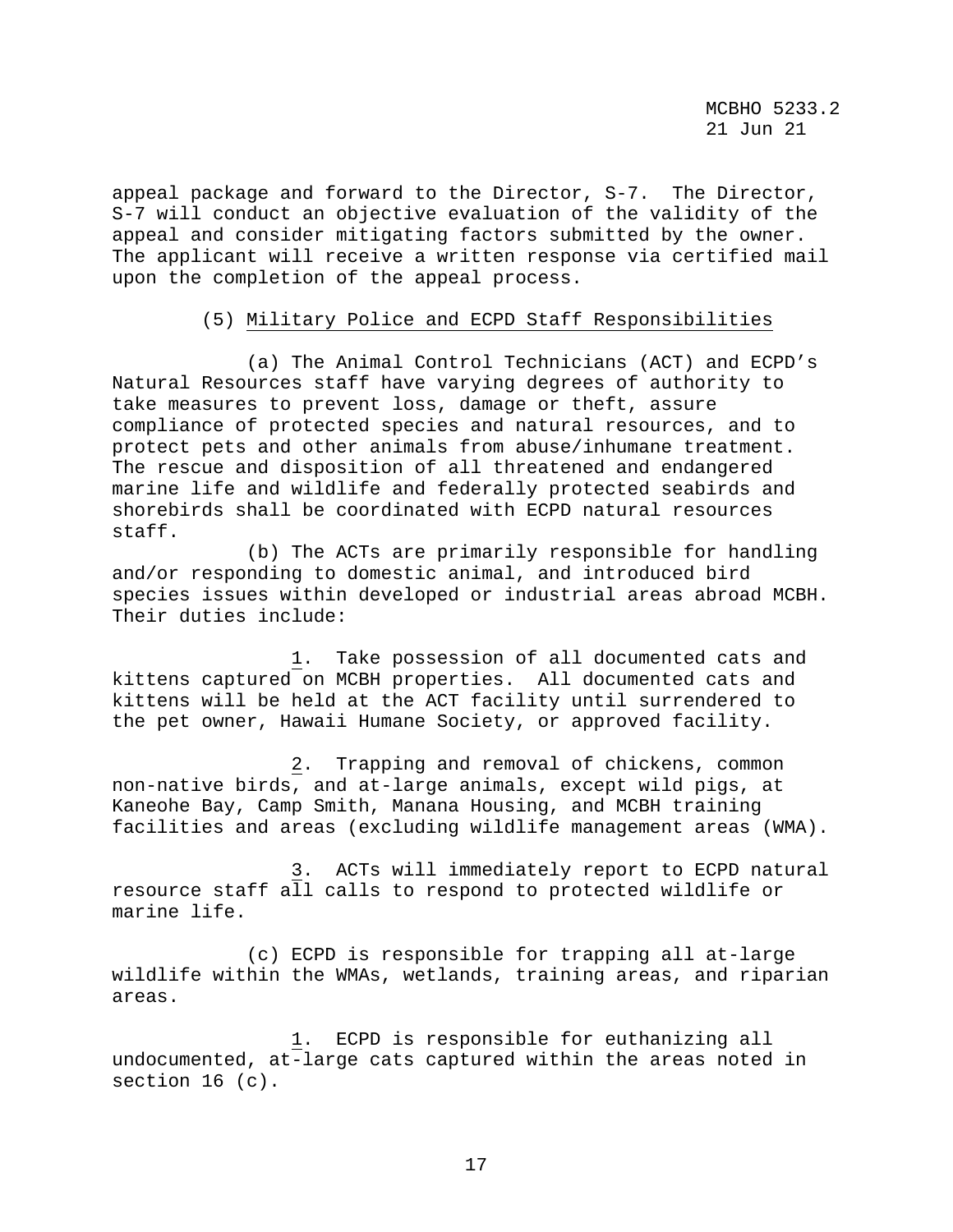2. ECPD is responsible for trapping and removal of wild pigs on all MCBH properties.

 (d) The MCBH Conservation Law Enforcement Officers are federally commissioned and authorized to enforce all Federal, State, local, and military laws, rules, and regulations governing all wildlife/natural resources issues, and are thus recognized by the U.S. Fish and Wildlife Service, the National Marine Fisheries Service, the State of Hawaii Department of Land and Natural Resources, and the City and County Police.

 (e) Facilities Pest Shop is responsible for trapping wild animals, e.g., rats, mongoose, and nuisance nonnative birds in all government buildings, excluding military family housing, when requested via the Facilities Help Desk. Euthanasia of at-large animals and non-native birds will be completed by an authorized agency or facility.

 (f) All of the ECPD's Natural Resources staff and Conservation Law Enforcement Officers, are subject matter experts regarding all wildlife/natural resources issues within MCBH properties and jurisdictions. ECPD animal control program is assisted by U.S. Department of Agriculture, Wildlife Services personnel. Refer to the MCBH Integrated Natural Resources Management Plan retained at the ECPD, for further details.

### 5. Administration and Logistics

 a. The Director, S-7 will act as the executive assistant for the publishing and changing of this Order.

 c. Records created as a result of this Order shall be managed according to National Archives and Records Administration approved dispositions per SECNAV M-5210.1 and SECNAV Notice 5210 to ensure proper maintenance, use, and accessibility and preservation, regardless of format or medium.

 d. Privacy Act. Any misuse or unauthorized disclosure of Personally Identifiable Information (PII) may result in both civil and criminal penalties. The Department of the Navy (DON) recognizes that the privacy of an individual is a personal and fundamental right that shall be respected and protected. The DON's need to collect, use, maintain, or disseminate PII about individuals for purposes of discharging its statutory